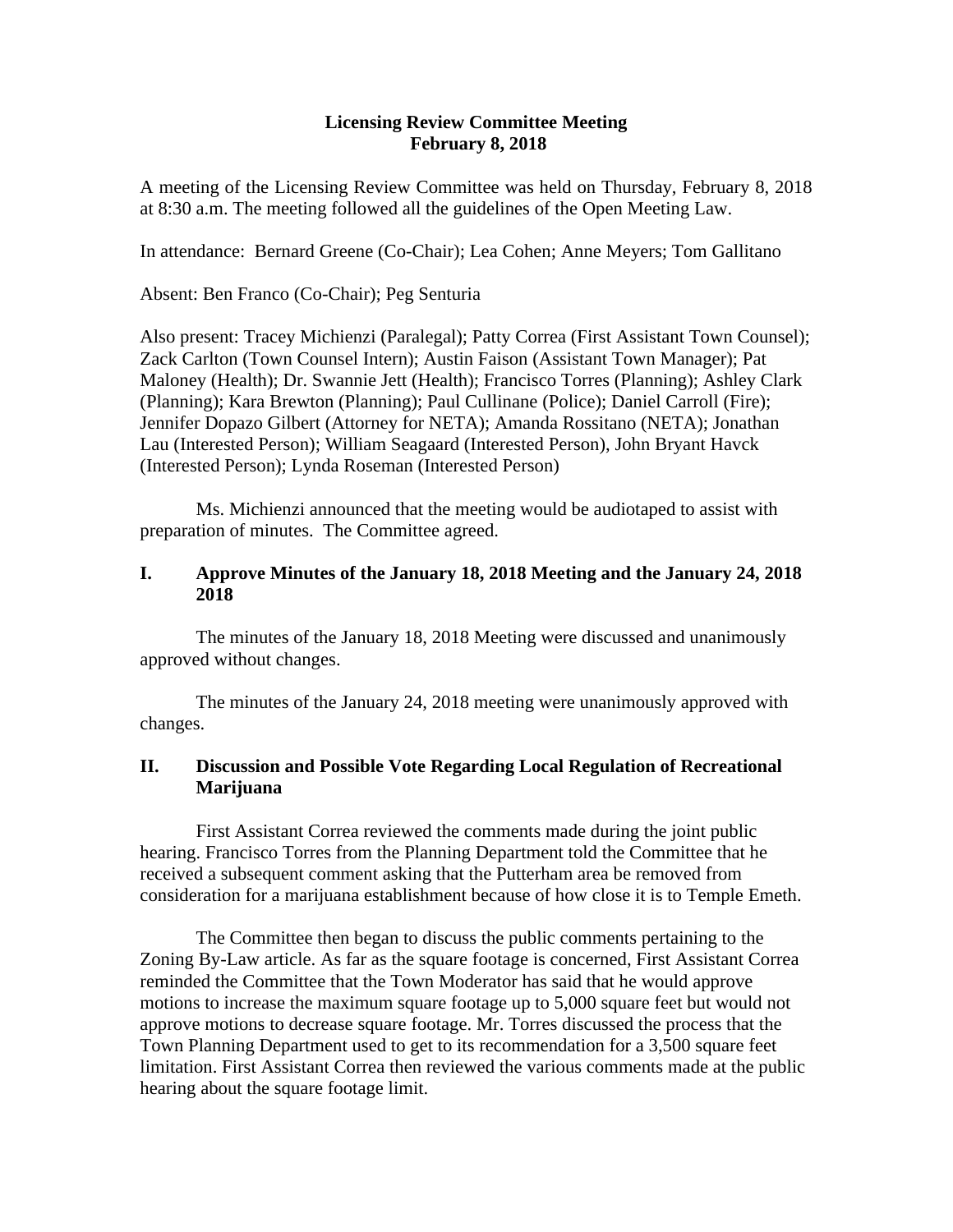Co-Chair Bernard Greene was concerned with how the Town is treating the marijuana establishments and how other establishments (such as liquor package stores) are treated. Mr. Torres told him that the reasoning behind the differences is to have operations that blend into the existing commercial area. Mr. Torres said that the 3,500 square feet limitation only applies to ground floor spaces and not to second or third floor establishments, which would still be subject to the 5,000 square feet limitation for retail operations that is in the existing zoning by-law. First Assistant Correa reminded the Committee that in making a final recommendation they should be cognizant of the Town Moderator's position on scope issues, i.e., that he will permit motions to increase up to 5,000 square feet but not to decrease below the square footage in the warrant article.

Mr. Torres told the Committee that the Zoning By-Law Committee is meeting on February  $28<sup>th</sup>$  to discuss the Zoning By-Law article and he would report back to the Committee at the March 1, 2018 meeting.

The Planning Department then reviewed a change to the draft providing that if a grandfathered facility (NETA) not subject to the square footage limitation expands or modifies the facility in any way, the grandfathering protection would not apply. Attorney Gilbert told the Committee that NETA doesn't have issue with the language insofar as it pertains to the expansion of the facility, but it does have an issue with "modify in any way", because that conflicts with the statute pertaining to grandfathering. She stated that there will be no expansions. However, there may be modifications that need to be made requiring a building permit, and for the issue to come up every time NETA has to apply for a permit could violate the statute. The Committee agreed to delete the modification language and to leave the "expands in any way" language.

The Committee then discussed the cap language. The consensus after the public hearing was that the cap should be for marijuana retailers and not for all kinds of marijuana establishments. The cap language explicitly applies just to retailers. First Assistant Correa told the Committee that she is working on language for this section that will cross-reference the limitation established by the General By-Laws.

The Committee also discussed the provisions pertaining to verification of age (carding). First Assistant Correa said that the language in the draft is from the Cannabis Commission's draft regulations. The Town wants to be sure that there are ID's checked at retail locations. The Cannabis Commission draft regulations seem to say that IDs should be checked at all marijuana establishments, but there is some internal inconsistencies in the draft. Amanda Rossitano, a representative from NETA, told the Committee that the state already requires carding for manufacturing establishments. The Committee decided to take out the ID language and rely on the State requirements in this respect.

Ms. Rositano told the Committee that she wants to make sure that minors with a medical card would still be able to gain access to the establishment for medical marijuana. First Assistant Correa told her that it is included in the regulations under section 15. B.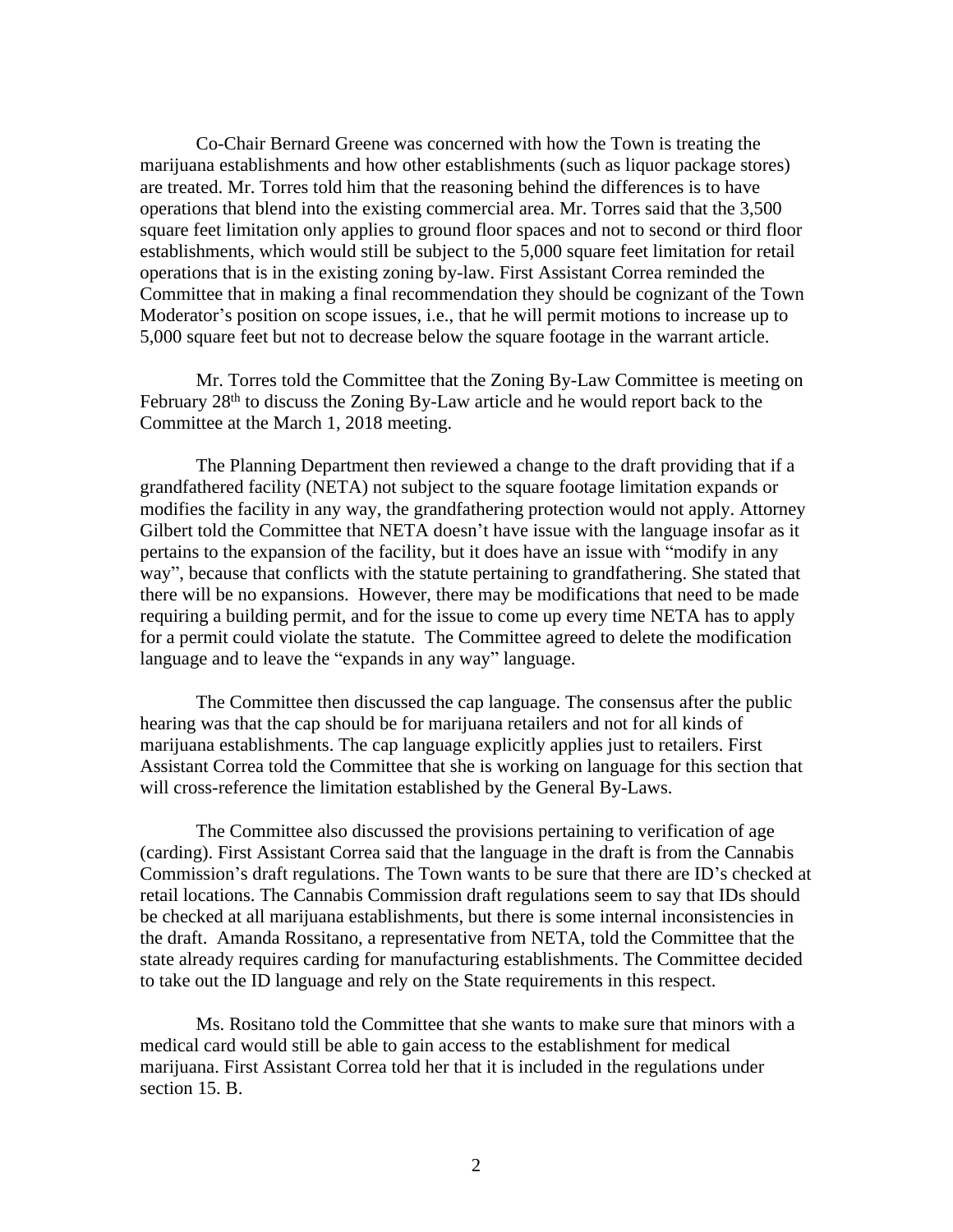There was a discussion about social consumption marijuana retailers. The restaurants wanting to serve marijuana-infused products would have to obtain one of the retail licenses, since social consumption operators are a type of retail licensee. Lea Cohen lamented that it was too bad that restaurant owners would be competing with retail stores for retail licenses. There was discussion about the fact that under the recreational marijuana law, there could not be social consumption operators until there was a successful Town-wide vote to opt into offering this type of license. It was agreed that the Committee would not attempt now to define a cap that accommodates social consumption operators when there has not been a successful Town-wide vote to opt into offering these types of licenses. It was agreed that in the event of any such vote, the Committee could then take up whether to seek an increase in the cap.

The Committee then discussed the buffer zone around K-12 schools. Mr. Torres explained the changes that were made with respect to the buffer zone. The Committee discussed adding language that would allow for properties that were fully not within the buffer zone to be considered as a location. It was agreed that the language that is in the existing zoning by-law's RMD buffer zone regarding the calculation of the buffer zone could be used here for the sake of clarity. Also, Mr. Torres said that the Planning Department suggests that laboratories and testing facilities should be exempt from the buffer zone, because they are required to have proper ventilation and safety requirements. It is also a type of establishment the Town would like to attract due to the jobs it will produce.

There were questions about whether or not to include preschool and daycares in the buffer zones. Adding those parameters would greatly diminish where these places could open and could prevent establishments from opening in Brookline. Co-Chair Greene told the Committee that he can't think of any serious concern with having an establishment near a day care or preschool. Mr. Torres made the point that what differentiates preschool/daycares and K-12 schools are that the children in preschool or daycare do not walk alone.

First Assistant Correa said that she is now more confident that licensing will be allowed on a municipal level, given language in the Cannabis Commission's draft regulations and municipal guidance. She asked what the Committee thinks about Linda Pelkhe's suggestion that once local licensing is approved, remove the time-limited special permits and make them permanent. She said that an alternative is to modify the language to make them permanent at the outset, which may be preferable given the likely approval of local licensing schemes. The Committee agreed that this was an appropriate change to make.

The Committee then asked those interested parties in attendance if they have any questions or comments. William Seagaard asked if the Committee would be open to decreasing the buffer zone for non-retail uses. Mr. Torres said that the Planning Department had originally contemplated a lower buffer zone for non-retail uses but it wanted to be mindful of the concerns of the public. The Planning Department is working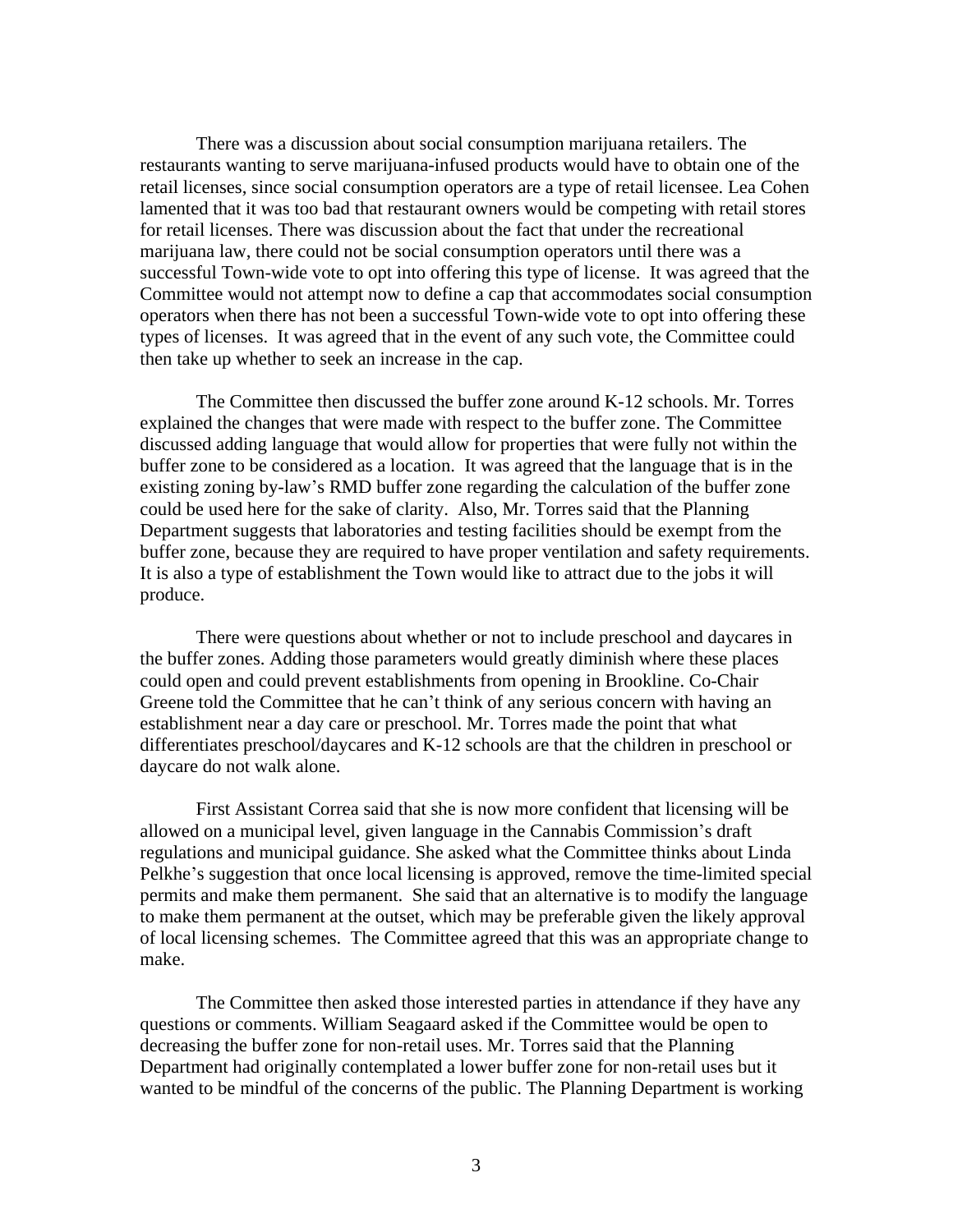on preparing different buffer zone recommendations for different types of uses based on the feedback it has received. First Assistant Correa suggested adding language that states that odor shall not be detectable outside of premises.

Jonathan Lau told the Committee that he believes they should rethink the buffer zone. He lamented that the buffer zone as is creates few opportunities to open businesses in Brookline. He told the Committee that there were no places for rent now in the areas that an establishment can open within the limits of the buffer zone. First Assistant Correa said that it is not possible to zone based on where there are vacancies on any given day.

The Committee recommends a buffer zone of 500 feet for retail establishments, 200 feet for cultivation and manufacturing establishments and 0 feet for laboratories.

# **III. Next Steps**

The Committee will meet on March 1, 2018 and will potentially vote on the proposed articles for Spring Town Meeting. If approved, the articles will be finalized and filed with the Select Board's Office prior to the warrant deadline of March 8, 2018 at 12:00 PM.

#### **IV. New Business**

There is no new business.

# **V. Schedule Next Meeting**

The next meeting is scheduled for March 1, 2018 at 8:30 AM in Room 103.

Adjourned 9:55 AM